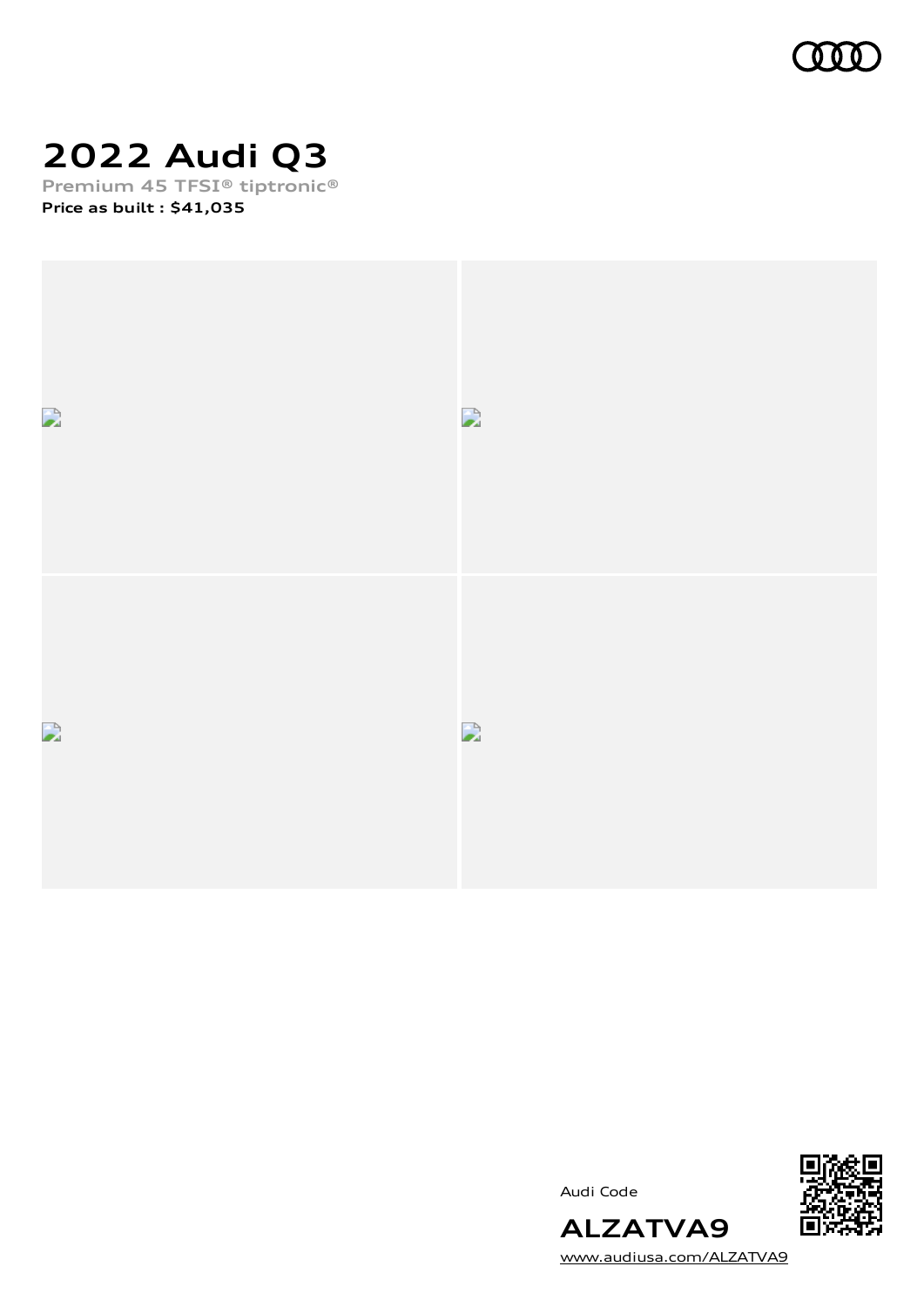### **Summary**

**Audi 2022 Audi Q3** Premium 45 TFSI® tiptronic®

**Price as buil[t](#page-10-0)** \$41,035

#### **Exterior colour**

**Interior colour**

Chronos Gray metallic

Seats Black Dashboard Black Carpet Black Headliner Black

#### D

#### **Further Information**

Type of vehicle Used car Mileage 60 miles No

**Warranty**

### **Audi Code**

ALZATVA9

**Your configuration on www.audiusa.com** [www.audiusa.com/ALZATVA9](https://www.audiusa.com/ALZATVA9)

**Commission number** ab2b2ed50a0e0971237a

#### **Technical Specifications**

Engine type 2.0-liter four-cylinder Displacement/Bore and 1,984/82.5 x 92.8 cc/mm stroke Max. output 228 HP Torque 251 lb-ft@rpm Top track speed [1](#page-10-0)30 mph $<sup>1</sup>$ </sup> Acceleration (0 - 60 mph) 7.0 seconds Recommended fuel Regular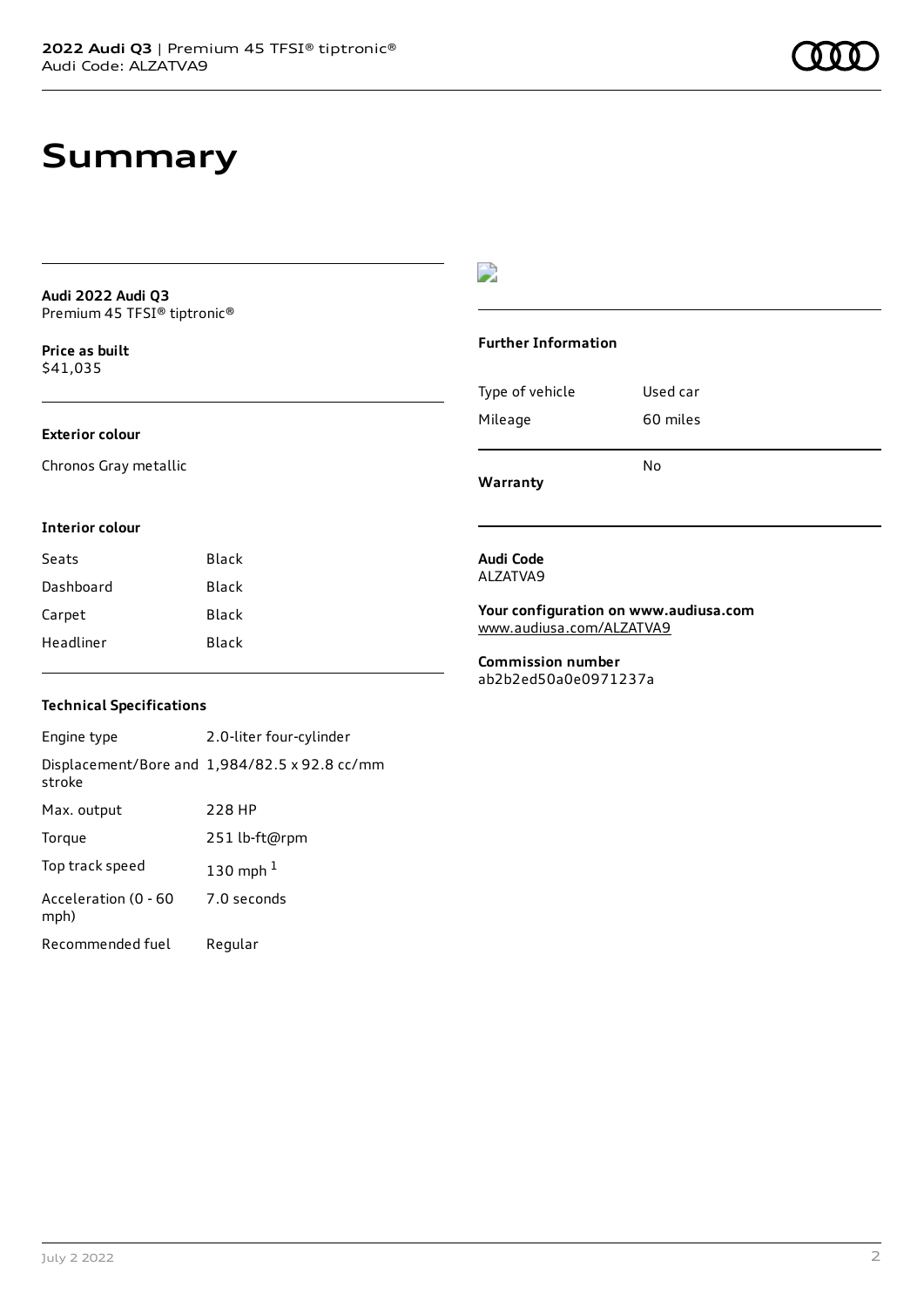**Equipment**

Chronos Gray metallic

Garage door opener (Homelink®)

Audi advanced key - keyless start, stop and entry

Power-folding, auto-dimming, electrically-adjustable, heated exterior mirrors with memory

Convenience package

Auto-dimming frame-less interior rear view mirror with digital compass

Brown-Gray Natural Wood matte inlays

SiriusXM® with 90-day All Access trial subscription







(((SiriusXM))





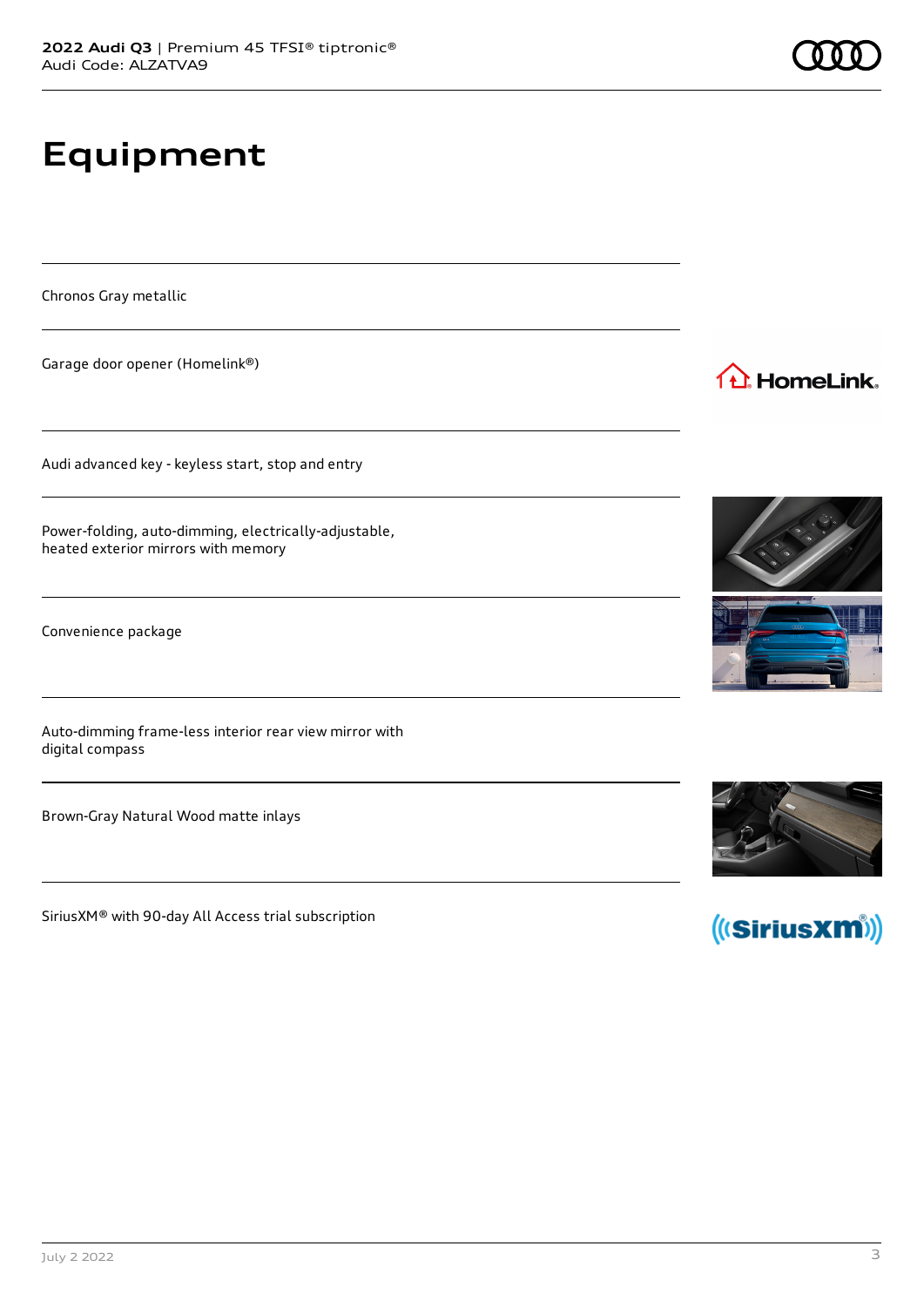| 4UB   | Driver and front-passenger advanced airbags                     |
|-------|-----------------------------------------------------------------|
| 1AS   | Electronic stability program (ESP) with<br>offroad mode         |
| UH1   | Electromechanical parking brake                                 |
| 8T2   | Cruise control system                                           |
| 6Y2   | Top speed electronically limited to 130 mph                     |
| 4H5   | Electronic rear child door locks                                |
| 1 N 7 | Progressive steering                                            |
| 7K6   | Tire-pressure monitoring system                                 |
| 4X3   | Advanced Airbag Protection System                               |
| 8N6   | Light/rain sensor                                               |
| 3B7   | Lower Anchors and Tethers for Children<br>(LATCH) in rear seats |
|       |                                                                 |

#### **Exterior**

| 1D <sub>8</sub>  | Provision for towing bracket             |
|------------------|------------------------------------------|
| <b>1S1</b>       | Vehicle tool kit and vehicle jack        |
| 3S1              | Aluminum roof rails                      |
| 5]1              | Tailgate roof spoiler                    |
| 8EX              | LED headlights                           |
| 8TB              | Rear fog lights                          |
| H87              | 235/55 R18 all-season tires              |
| 8VM              | LED taillights with dynamic turn signals |
| 47 <sub>B</sub>  | Aluminum exterior window surrounds       |
| C <sub>3</sub> Q | 18" 5-V-spoke design wheels              |

| QE1 | Storage package                                                 |
|-----|-----------------------------------------------------------------|
| Q]1 | Alu-optic interior elements                                     |
| 3FU | Power panoramic sunroof                                         |
| VT5 | S line® aluminum, illuminated door sills                        |
| 6NQ | <b>Black cloth headliner</b>                                    |
| KH5 | Three-zone automatic climate control<br>system                  |
| QQ0 | Interior lighting                                               |
| 1XX | Three-spoke, multifunction steering wheel<br>with shift paddles |
| 7HC | Leatherette armrests                                            |
| 6E3 | Front center armrest                                            |
| 4E7 | Power tailgate                                                  |
| 5KR | Split-folding 40/20/40 rear seatbacks                           |
| N1M | Leather seat surfaces                                           |
|     |                                                                 |
| 4A3 | Heated front seats                                              |

#### **Infotainment and Driver Assistance**

| UG5             | Hill descent control                                                                                               |
|-----------------|--------------------------------------------------------------------------------------------------------------------|
| 6K2.            | Audi pre sense <sup>®</sup> front                                                                                  |
| 2H6             | Audi drive select                                                                                                  |
| 7X2             | Parking system plus (front and rear acoustic<br>sensors)                                                           |
| 7W1             | Audi pre sense <sup>®</sup> basic                                                                                  |
| UI <sub>2</sub> | Audi smartphone interface including wireless<br>Apple CarPlay® and Google™ Android Auto™<br>for compatible devices |
| KA2             | Rear view camera                                                                                                   |
| 8G1             | High beam assist                                                                                                   |

**(1/2)**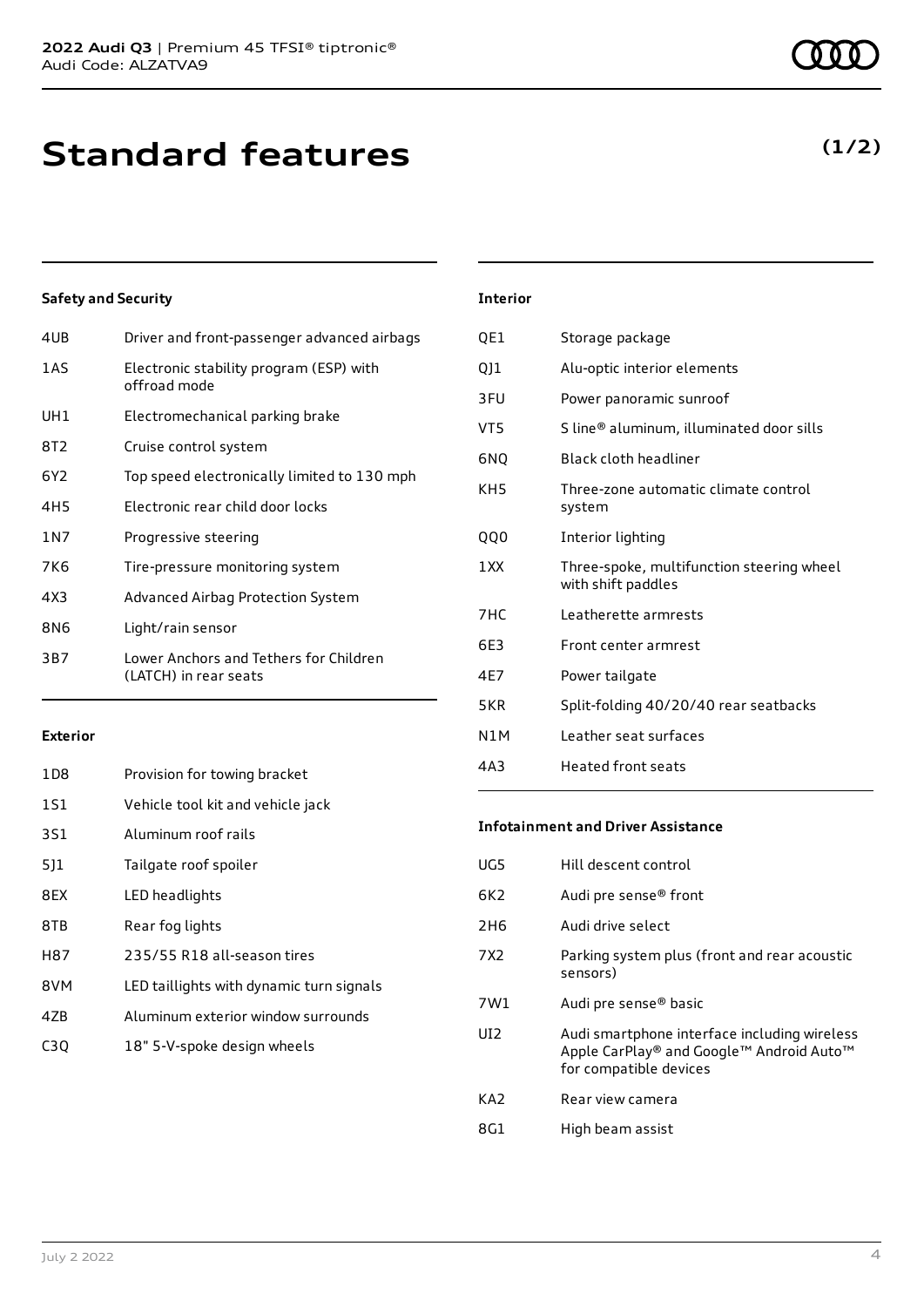## **Standard features**

#### **Infotainment and Driver Assistance**

9VD Audi sound system

| 9S0 | 10.25" Digital instrument cluster |
|-----|-----------------------------------|
| I8W | MMI® touch with 8.8" display      |
| QH1 | Voice dialogue system             |
| 613 | Lane departure warning            |

9ZX BLUETOOTH wireless technology preparation for mobile phone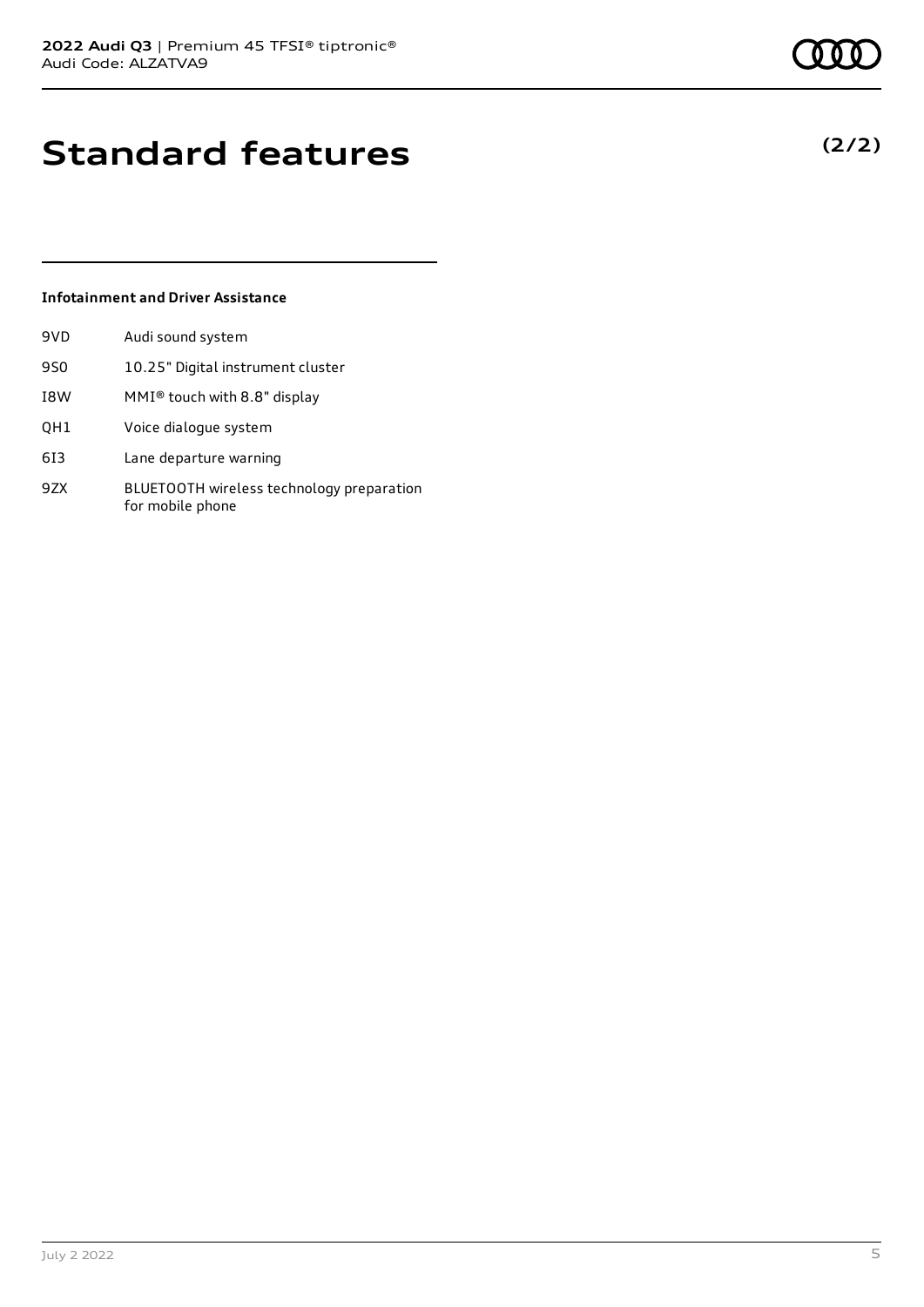# **Dealer remarks**

WAS \$41,840, PRICED TO MOVE \$5,100 below Kelley Blue Book! ONLY 60 Miles! Heated Leather Seats, Moonroof, Power Liftgate, All Wheel Drive

#### KEY FEATURES INCLUDE

Leather Seats, Sunroof, Panoramic Roof, All Wheel Drive, Power Liftgate. Audi S line Premium with Chronos gray metallic exterior and Black interior features a 4 Cylinder Engine with 228 HP at 6000 RPM\*.

#### OPTION PACKAGES

CONVENIENCE PACKAGE Heated Power-Folding Exterior Mirrors, driver auto-dimming and memory, Alarm w/Motion Sensor, SiriusXM All Access Service, Driver Memory, HomeLink Garage Door Opener, Frameless Auto-Dimming Interior Mirror w/Compass, Audi Advanced Key, 4 doors and tailgate, sensor opening, BROWN GRAY NATURAL WOOD MATTE INLAYS.

PRICED TO MOVE

Was \$41,840. This Q3 is priced \$5,100 below Kelley Blue Book.

#### MORE ABOUT US

Audi Palo Alto is exceptionally proud to announce that we have been honored with the prestigious Audi Magna Society designation for 2018. This honor is awarded to the very best Audi dealers in the nation, and represents our commitment to our our customers. We invite you to visit Audi Palo Alto to experience what makes us one of the top Audi dealers in the country!

Pricing analysis performed on 6/8/2022. Horsepower calculations based on trim engine configuration. Fuel economy calculations based on original manufacturer data for trim engine configuration. Please confirm the accuracy of the included equipment by calling us prior to purchase.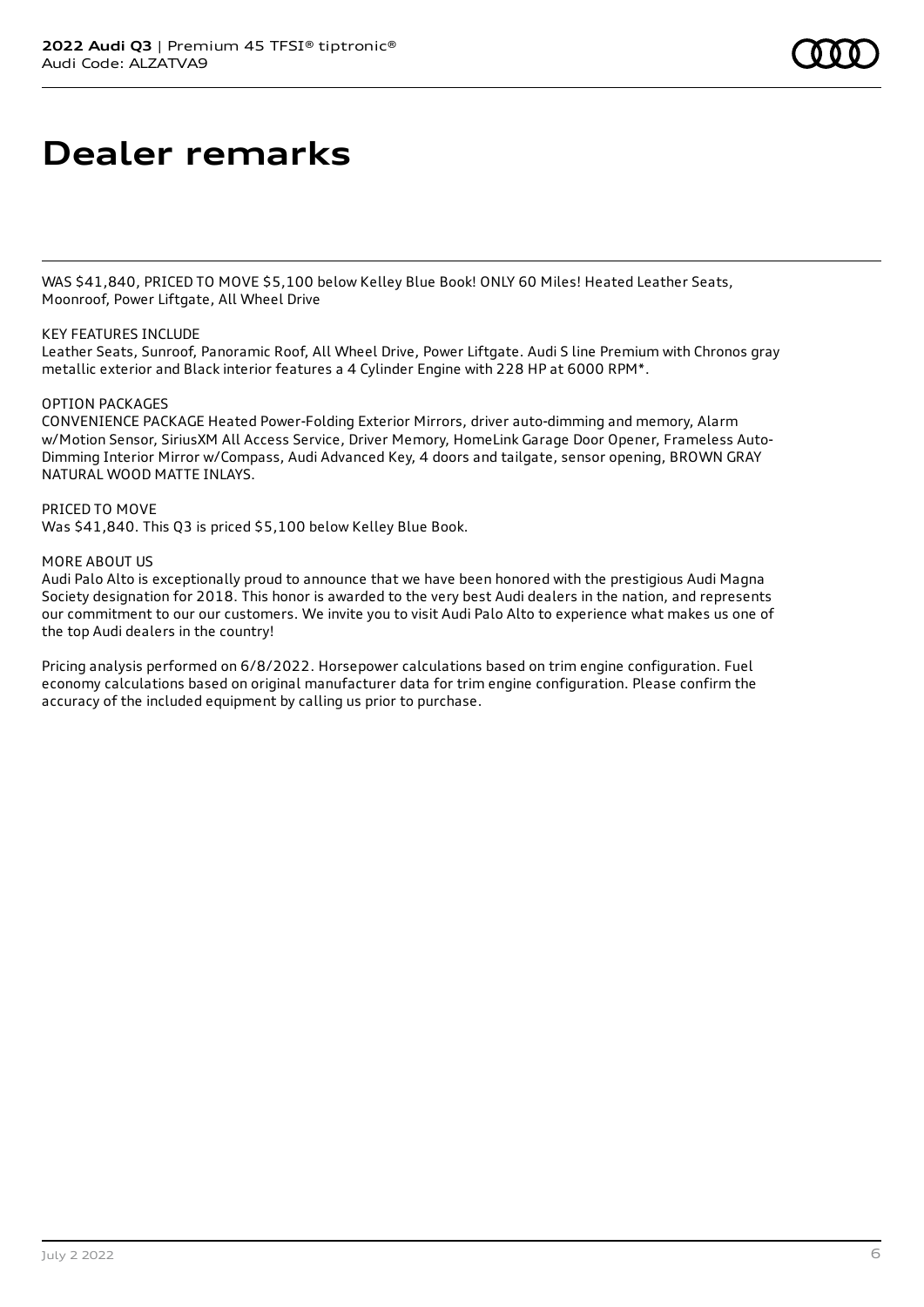## **Technical Specifications**

#### **Engineering | Performance**

**Transmission | Drivetrain**

Turning diameter, curb-38.4 ft

Drivetrain type quattro<sup>®</sup> all-wheel drive

Transmission Eight-speed Tiptronic® automatic transmission

Steering type Electromechanical power steering system

| Engine type                                 | 2.0-liter four-cylinder                                               |
|---------------------------------------------|-----------------------------------------------------------------------|
| Power Level                                 | 45                                                                    |
| Max. output                                 | 228 HP                                                                |
| Displacement                                | 2.0 L                                                                 |
| Torque                                      | 251 lb-ft@rpm                                                         |
| Valvetrain                                  | 16-valve DOHC with Audi valvelift<br>system and variable valve timing |
| Acceleration (0 - 60<br>mph)                | 7.0 seconds                                                           |
| Engine block                                | Cast-iron                                                             |
| Induction/fuel injection Turbocharged/TFSI® |                                                                       |
| Cylinder head                               | Aluminum-alloy                                                        |
| stroke                                      | Displacement/Bore and 1,984/82.5 x 92.8 cc/mm                         |
| Top track speed <sup>1</sup>                | 130 mph                                                               |

| Suspension                       |                                                          |
|----------------------------------|----------------------------------------------------------|
| Front axle                       | Five-link independent                                    |
| Rear axle                        | Five-link independent                                    |
| <b>Brakes</b>                    |                                                          |
| <b>Front brakes</b>              | 13.4 (ventilated disc) in                                |
| Rear brakes                      | 12.2 (ventilated disc) in                                |
| Parking brake                    | Electromechanical                                        |
| <b>Body</b>                      |                                                          |
|                                  |                                                          |
| Material                         | Multi-material body construction<br>(steel and aluminum) |
| Corrosion protection             | Multistep anti-corrosion protection                      |
| <b>Exterior Measurements</b>     |                                                          |
| Height                           | 62.9 in                                                  |
| Overall width without<br>mirrors | 72.8 in                                                  |
| Length                           | 176.6 in                                                 |
| Wheelbase                        | 105.5 in                                                 |
| Drag coefficient                 | 0.36 Cw                                                  |
| Overall width with<br>mirrors    | 79.7 in                                                  |
| Track rear                       | 61.9 in                                                  |
| <b>Track front</b>               | 62.2 in                                                  |

Curb weight 3,916 lb

**Steering**

to-curb

### **(1/2)**

| ı |  |
|---|--|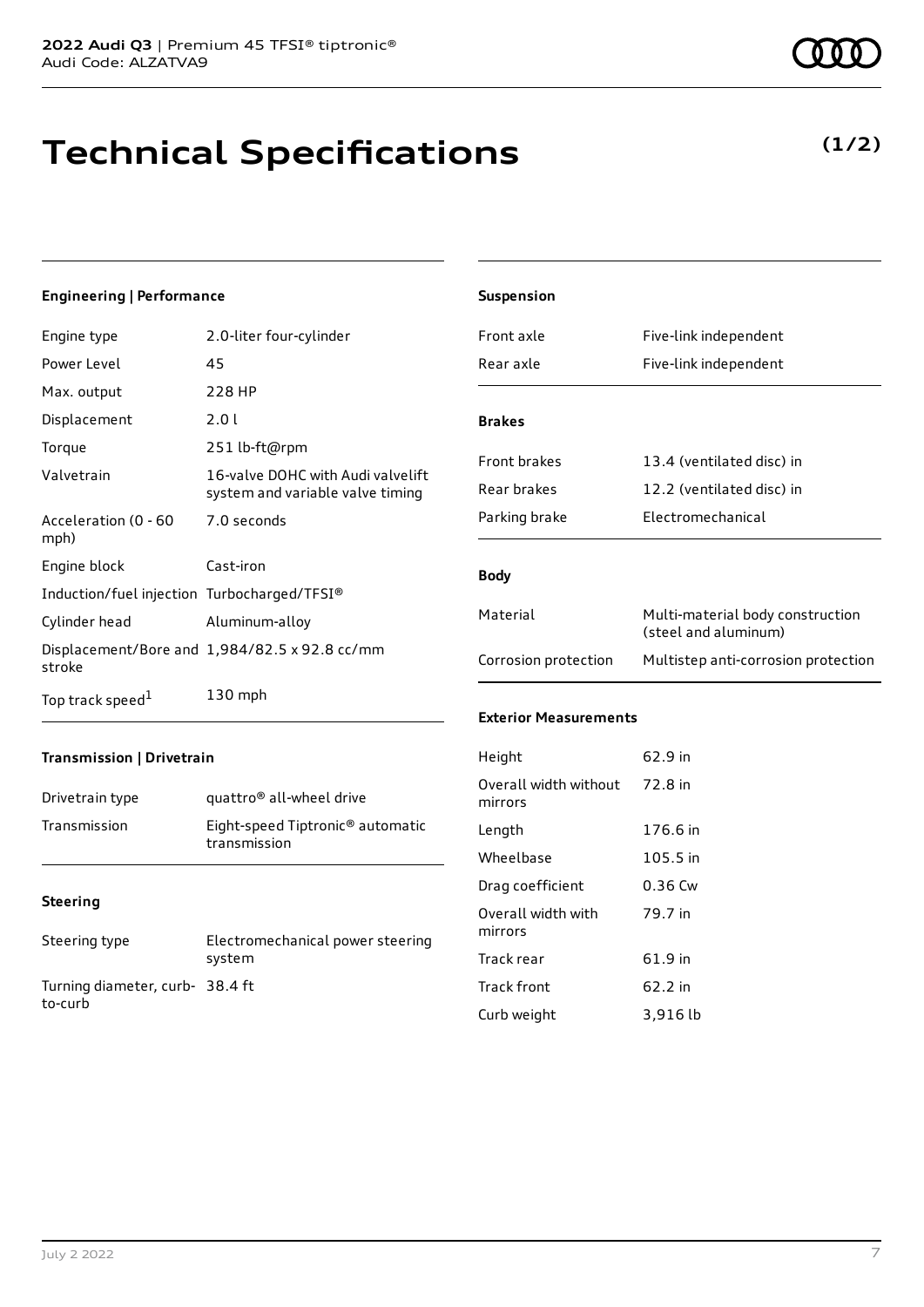## **Technical Specifications**

#### **Interior measurements**

| Seating capacity                          | 5                      |
|-------------------------------------------|------------------------|
| Head room with middle 37.6 in<br>sunroof  |                        |
| Head room with front<br>sunroof           | 39.6 in                |
| Shoulder room, front                      | 56.7 in                |
| Leg room, middle                          | 36.1 in                |
| Shoulder room, middle                     | 55.1 in                |
| Leg room, front                           | 40.0 in                |
| Cargo volume, rear<br>seatbacks up/folded | 23.7/48.0 cu ft, cu ft |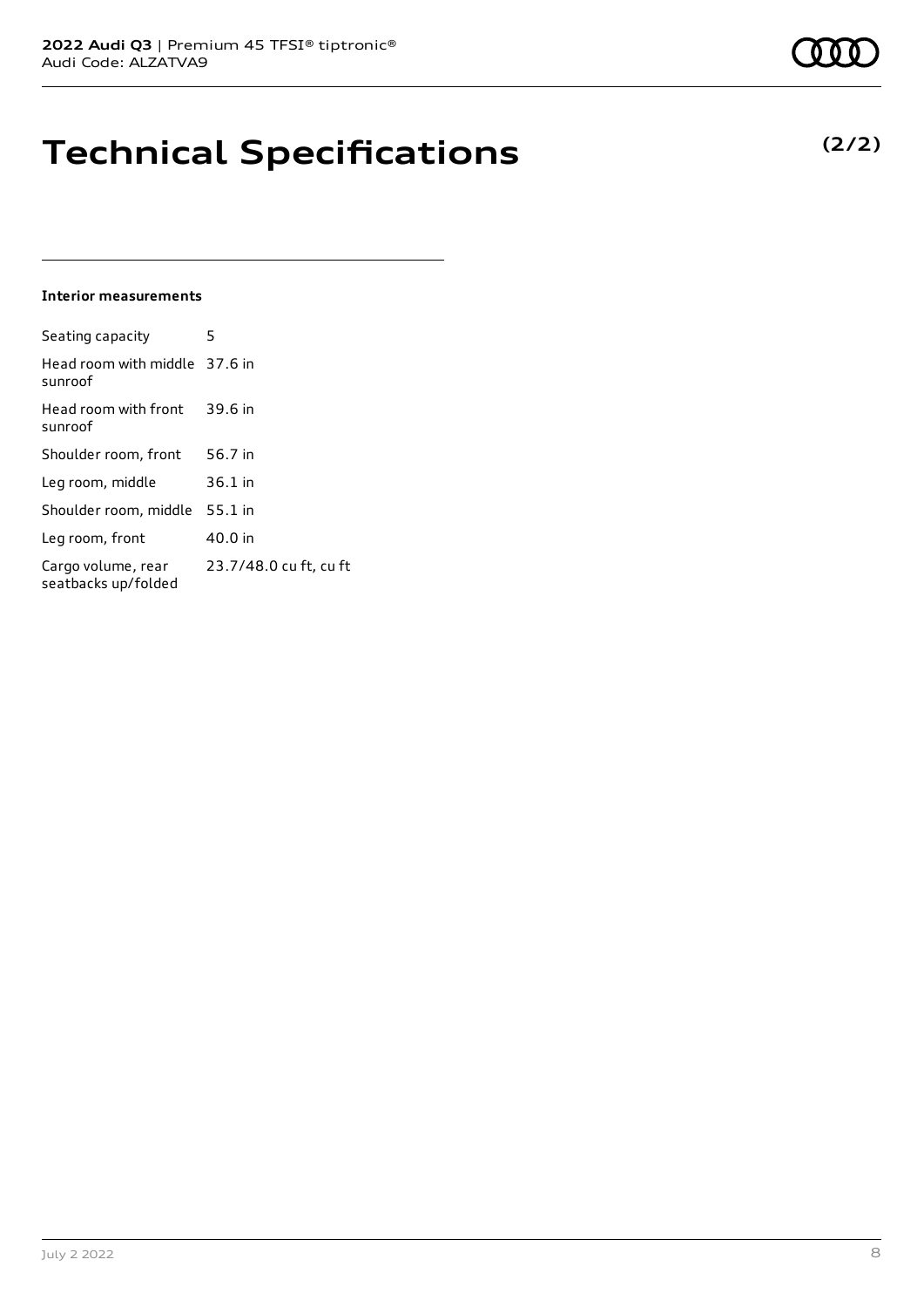### **Consumption- and emission**

**Consumption by NEDC**

combined 24 mpg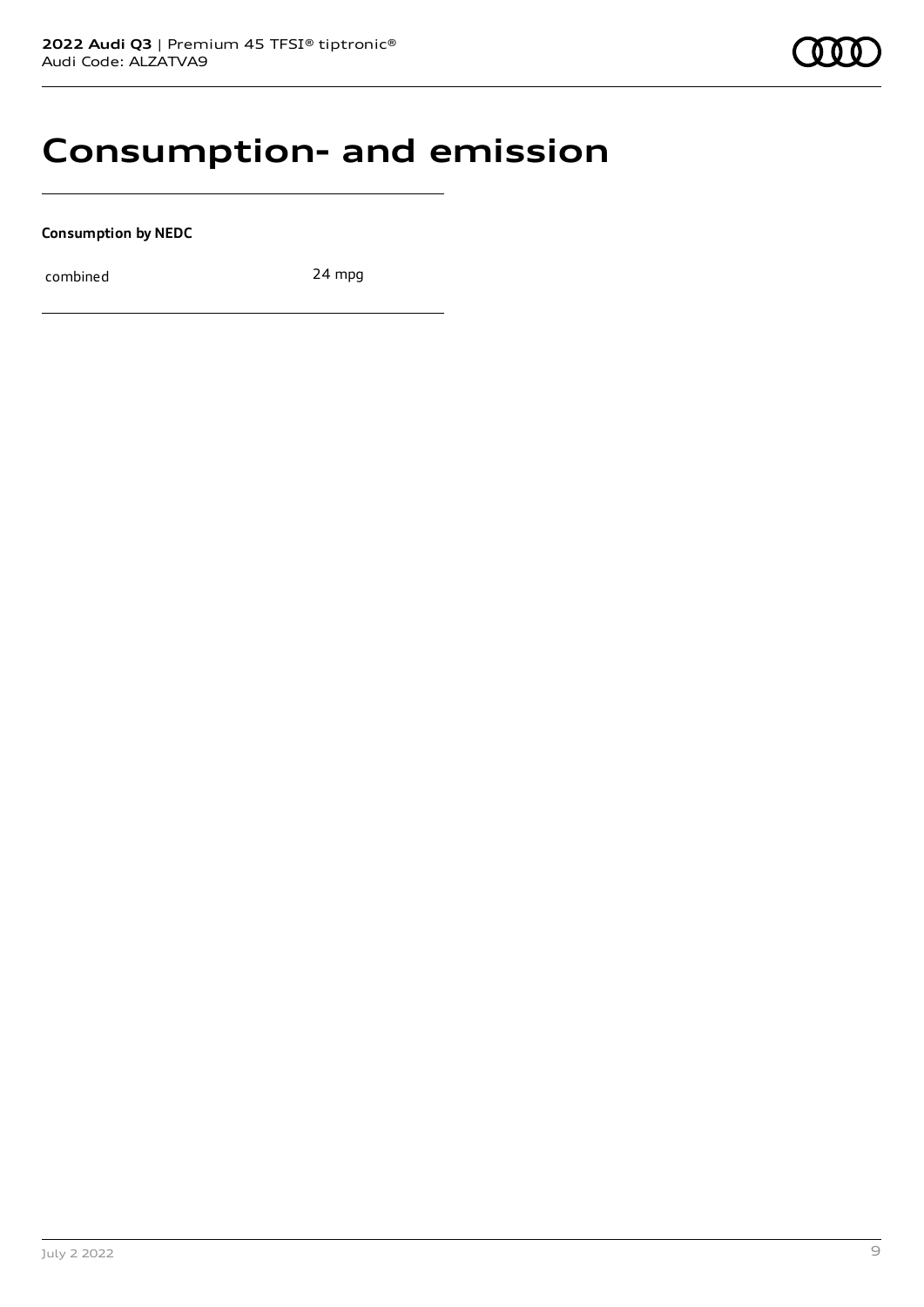

### **Contact**

Dealer **Audi Palo Alto**

1730 Embarcadero Rd 94303 Palo Alto CA

Phone: 6508566300 FAX: 6508562337

www: [https://www.audipaloalto.com](https://www.audipaloalto.com/)